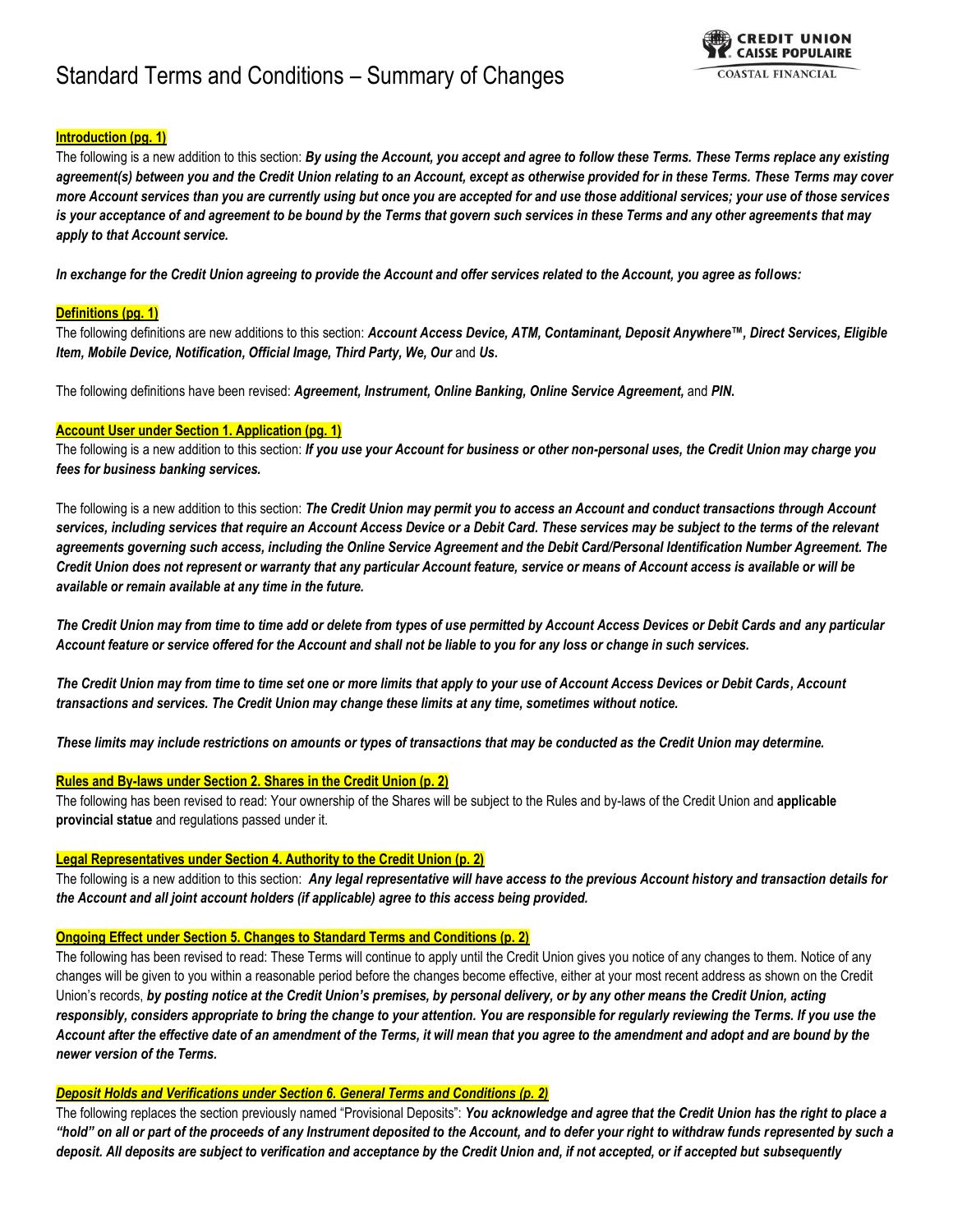*determined to be in error, unauthorized, or worthless, the Credit Union may reverse them from the Account. Verification may take place at a date later than the date you authorized the deposit, which may affect the deposit date. We have the option to send any negotiable item on collection rather than hold the proceeds.*

## *Adjustments under Section 6. General Terms and Conditions (p. 2)*

The following is a new addition to this section: *The Credit Union may adjust a deposit to an Account at any time (even if the adjustment creates an overdraft or results in an Account being overdrawn in excess of your Overdraft Protection limit) if an Instrument is dishonoured, not paid or paid but subsequently returned for any reason whatsoever. The Credit Union may also adjust an Account to correct amounts credited to an Account by mistake or that we suspect could be the result of any fraudulent, unlawful or improper activity or to correct amounts paid to you in cash for an item that was subsequently returned to us as unpaid. You waive presentment for payment, notice of dishonour, protest and notice of protest on all Instruments requiring such action.*

# *Fees and Charges under Section 6. General Terms and Conditions (p. 2 & 3)*

The following has been revised to read: *You will pay the fees and charges that the Credit Union established for the Account.* You authorize the Credit Union to debit your Account with all fees and charges that are payable in respect of your Account and any services provided to you by the Credit Union. You also authorize the Credit Union, to debit your Account with any governmental fees or charges, recovery costs and any other amount owed to the Credit Union by you. *The Credit Union may from time to time modify the fees and charges for the Account or introduce new fees or charges and post*  notice of such changes in branches or on the Credit Union's website. The Credit Union may, on 30 days prior notice to you, change any of our *fees and charges. If you use your Account or services after the change in the fees and charges, you are deemed to have agreed and consented to the change. Current fees and charges for the Account may be obtained by contacting the Credit Union.*

*You will pay the fees and charges imposed by a Third Party. You acknowledge that a Third Party, including but not limited to internet service providers, mobile phone companies, wireless carriers and other financial institutions may also charge fees for their services that you may use to access the Account and conduct transactions at the Credit Union. You agree that any such Third Party service fees must be paid by you and are in addition to any fees the Credit Union may charge to conduct transactions or perform any Account services under these Terms.*

## **Account operation - costs and legal fees under Section 6. General Terms and Conditions (p. 3)**

The following is a new addition to this section: *You agree to pay the Credit Union for any cost the Credit Union may incur relating to the administration or operation of the Account, including costs incurred:*

- *in responding to any legal notice, seizure, demand or other court process governing the Account, or in responding to or complying with court orders, warrants, summons to witnesses, subpoenas, statutory demands, or investigations or responding to any investigation, proceeding, or requirement to provide information, including those in which copies of your financial information or records are sought or required from the Credit Union; or*
- *in dealing with any dispute between Account holders or others claiming an interest in or relating to the operation of the Account.*

*The above costs include legal fees (on a solicitor and client basis), fees for administrative time, communication costs, transmission or delivery costs, and costs for retrieval and copying of documents. The Credit Union may charge these costs to any Account you hold with the Credit Union.*

## **Bill Payments under Section 6. General Terms and Conditions (p. 3)**

The following is a new addition to this section: *Whether you use an Account Access Device, a Debit Card or an in-branch transaction to pay a bill, you acknowledge and agree that:* 

- *bill payments from the Account are not necessarily processed immediately and that the time period for processing depends upon a number of factors including, without limitation, the time between when the bill payment is initiated and the internal accounting processes of the bill payment recipient;*
- *it is your responsibility to ensure that bill payments are authorized in sufficient time for the payment to be received by the bill payment recipient before its due date; and*

*the Credit Union will not be liable for any cost, expense, loss, damage, or inconvenience of any nature or kind whatsoever arising as a result of non-payment or a delay in the processing of bill payments.*

## **Service, Account and System Disruption Risk under Section 6. General Terms and Conditions (p. 3)**

The following is a new addition to this section: *You acknowledge that the availability of Account services, including services requiring an Account Access Device or a Debit Card depends on telecommunications systems, computer hardware and software, and other equipment, including* equipment belonging to the Credit Union and Third Parties, and as a result the Credit Union cannot quarantee the provision of *uninterrupted Account access and service. The Credit Union is not liable for any cost, loss, damage, injury, inconvenience, or delay of any nature or kind whatsoever, whether direct, indirect, special, or consequential, that you may suffer arising from non-continuous or interrupted Account service or the Credit Union providing or failing to provide any particular service, or from the malfunction or failure of telecommunication systems, computer hardware or software, or other equipment, or other technical malfunctions or disturbances for any reason whatsoever, nor is the Credit*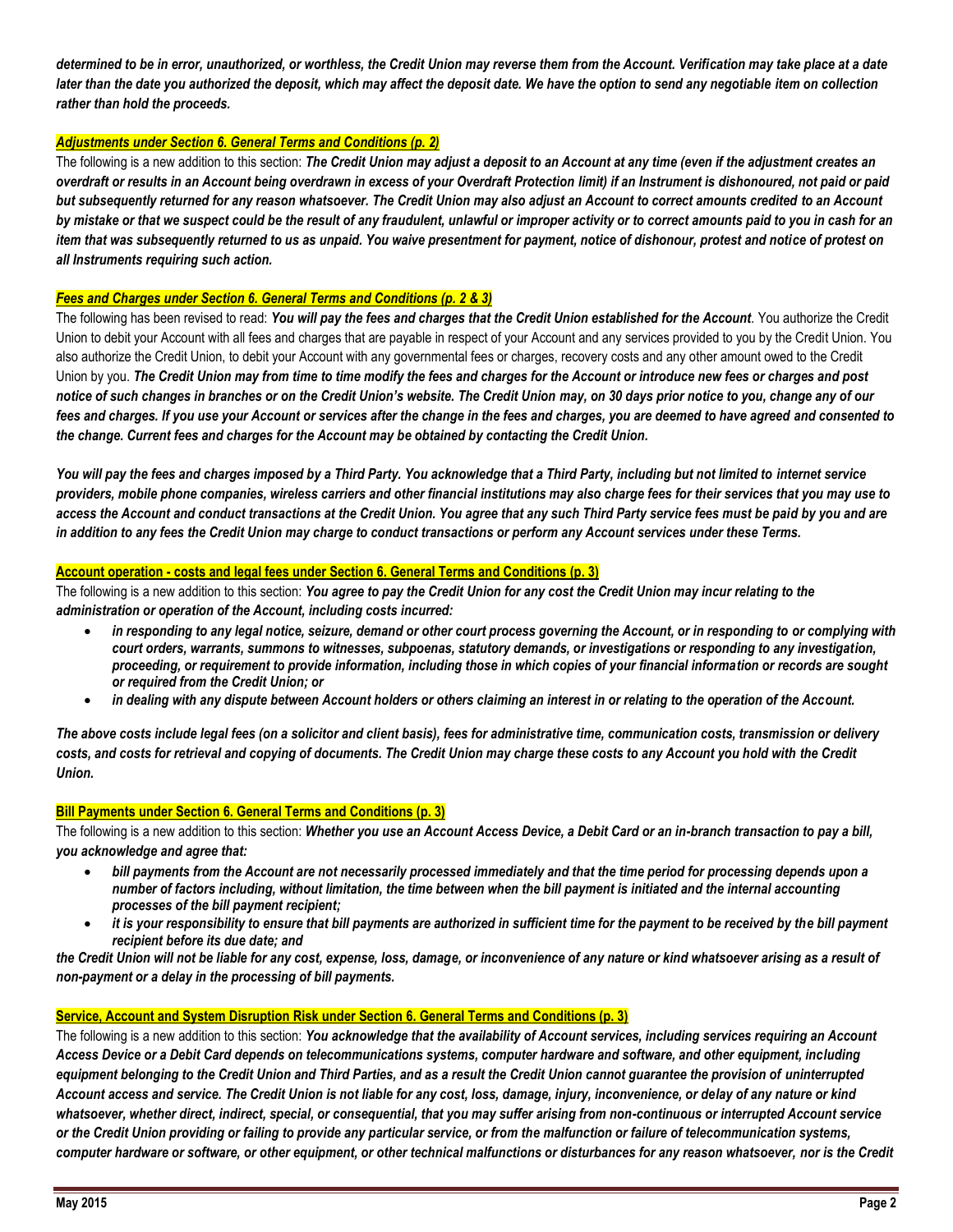*Union liable for any lost, incomplete, illegible, misdirected, intercepted, or stolen messages, or failed, incomplete, or delayed transmissions, or online failures (collectively, "Interruption Claims"), even if you have advised the Credit Union of such consequences. You release and agree to hold the Credit Union harmless from any and all Interruption Claims.*

# **Liabilities for Unauthorized Transactions - Online Banking Security Guarantee, Procedures for Addressing Unauthorized Transactions under Section 6. General Terms and Conditions (p. 3)**

The following is a new addition under this section: *In the event of a problem with a Direct Services transaction or an unauthorized Direct Services transaction, you will report the issue immediately to the Credit Union. The Credit Union will investigate and respond to the issue on a timely basis. The Credit Union will not unreasonably restrict you from the use of the Account subject to dispute, as long as it is reasonably evident that you did not cause or contribute to the problem or unauthorized transaction, has fully cooperated with the investigation, and has complied with these Terms and the Online Service Agreement. You agree and acknowledge that any and all expenses related to the investigation are your responsibility. The Credit Union will respond to reports of a problem or unauthorized transaction within 10 business days and will, within a reasonable period of time thereafter, indicate what reimbursement, if any, will be made for any loss incurred by you. Reimbursement will be made for losses from a problem or unauthorized transaction in this time frame provided that you have complied with these Terms and the Online Service Agreement and on the balance of probabilities it is shown that you took all reasonable and required steps to:* 

- *protect the confidentiality of the Password, PAC and/or as required by these Terms and the Online Service Agreement;*
- *use security safeguards to protect against and detect loss, theft, and unauthorized access as required by these Terms and the Online Service Agreement; and*

*act immediately, upon receiving a Notification of, or becoming aware of, an unauthorized transaction, to mitigate against further loss and report the issue to the Credit Union.*

# **Your Responsibility under Section 6. General Terms and Conditions (p. 3)**

The following is a new addition under this section: *We are not responsible for and we will not reimburse you for losses to your Account(s) if:*

- *you do not comply with any of your obligations under these Terms and the Online Service Agreement or you do not comply with any instructions we may provide to you in connection with Online Banking;*
- *you engage (either alone or with others) in any fraudulent, criminal or dishonest acts related to Online Banking;*
- *you access Online Banking via an Account Access Device that you know or reasonably ought to know contains software that has the ability to reveal to anyone, or to otherwise compromise, any of your Passwords, Personal Verification Questions or an e-Transfer Question and Answer;*
- *you carry out a transaction, including if the transaction is a result of any mistake, error, omission, inaccuracy or other inadequacy of, or contained in, any data or information, that you furnish to us;*
- *you choose to share any of your Passwords, PACs or Personal Verification Questions;*

*or you consent to, contribute to or authorize a transaction in any way.*

## **Access Device Security under Section 6. General Terms and Conditions (p. 3)**

The following is a new addition under this section: *If Direct Services are made available through the Internet or a telephone service provider, you acknowledge that, although the Credit Union uses security safeguards to protect against loss, theft, and unauthorized access, because of the nature of data transmission, security is not guaranteed and information is transmitted at your risk. You acknowledge and shall ensure that any private Account Access Device used to access Direct Services is auto-locked by a password to prevent unauthorized use of the Account Access Device, has a current anti-Contaminant program, and a firewall, and that it is your personal responsibility to reduce the risk of Contaminants or online attacks and to comply with this provision. You further acknowledge that to reduce the risk of unauthorized access to the Account through the Account Access Device, you will sign out of Direct Services and, where applicable, close the browser when finished using it. You further acknowledge that you will not use public or shared computers, Account Access Devices, open WiFi or shared Bluetooth portals to access Direct Services.*

## **Account Statements under Section 6. General Terms and Conditions (p. 4)**

The following is a new addition to the first paragraph of this section: *If the Account is a Joint Account, each joint account holder agrees that the Credit Union may mail the statement of Account to the account holder first named on the Account as the applicant as sated on the Agreement. It is this account holder's responsibility, as between joint account holders, to distribute Account statements to the remaining joint account holders.* The fourth paragraph of this section has been revised to read: You acknowledge that it is your responsibility to check your account statements every 30 days to ensure their accuracy and advise the Credit Union within 30 days of the statement date of any error, *omission or irregularities with respect to the entries posted to the Account.*

The following is a new addition to this section: *If you have requested and receive an account statement at a frequency other than monthly or you have requested and use a passbook, you acknowledge that it is your responsibility to verify, by use of Online Banking, or by other means available by the Credit Union, that there are no errors, omissions or irregularities with respect to the entries posted to the Account. You agree to conduct such verification on a regular (not less than monthly) basis.*